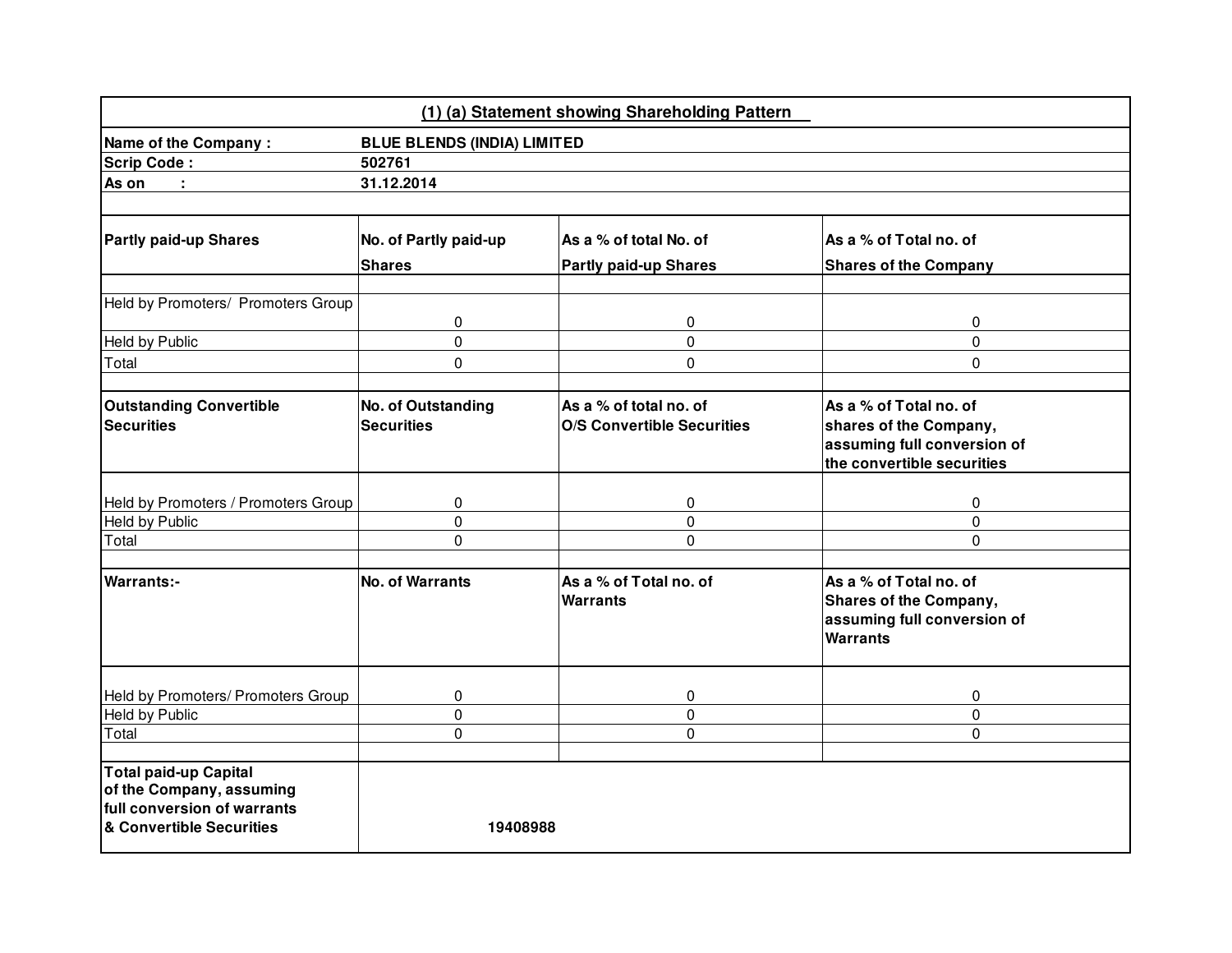|                  |                                                                    |                                    |                              | "(1)(a)Statement Showing Shareholding Pattern"  |                                   |                                                                    |                            |                                           |
|------------------|--------------------------------------------------------------------|------------------------------------|------------------------------|-------------------------------------------------|-----------------------------------|--------------------------------------------------------------------|----------------------------|-------------------------------------------|
|                  | <b>Name of the Company:</b>                                        | <b>BLUE BLENDS (INDIA) LIMITED</b> |                              |                                                 |                                   |                                                                    |                            |                                           |
|                  | <b>Scrip Code</b>                                                  | 502761                             |                              |                                                 | As on                             | 31.12.2014                                                         |                            |                                           |
|                  |                                                                    |                                    |                              |                                                 |                                   |                                                                    |                            |                                           |
| Category<br>code | Category of<br><b>Shareholder</b>                                  | Number of<br><b>Shareholders</b>   | Total<br>number<br>of shares | Number of shares held in<br>dematerialized form |                                   | Total shareholding as a<br>percentage of total number of<br>shares |                            | Shares pledged or otherwise<br>encumbered |
|                  |                                                                    |                                    |                              |                                                 | As a<br>percentage<br>$of(A+B)^1$ | As a percentage<br>of $(A+B+C)$                                    | <b>Number of</b><br>shares | As a percentage                           |
| (1)              | (II)                                                               | (III)                              | (IV)                         | (V)                                             | (VI)                              | (VII)                                                              | (VIII)                     | $(IX)=(VIII)/(IV)*100$                    |
| (A)              | <b>Shareholding of Promoter</b><br>and Promoter Group <sup>2</sup> |                                    |                              |                                                 |                                   |                                                                    |                            |                                           |
| $\blacksquare$   | Indian                                                             |                                    |                              |                                                 |                                   |                                                                    |                            |                                           |
| (a)              | Individuals/ Hindu Undivided<br>Family                             | 5                                  | 12151921                     | 5151921                                         | 62.61                             | 62.61                                                              | 12100000                   | 99.57                                     |
| (b)              | Central Government/ State<br>Government(s)                         | 0                                  | 0                            | $\Omega$                                        | 0.00                              | 0.00                                                               | 0                          | 0.00                                      |
| (c)              | <b>Bodies Corporate</b>                                            | $\overline{2}$                     | 1470600                      | 1470600                                         | 7.58                              | 7.58                                                               | 1300000                    | 88.40                                     |
| (d)              | Financial Institutions/ Banks                                      | 0                                  | 0                            | $\pmb{0}$                                       | 0.00                              | 0.00                                                               | 0                          | 0.00                                      |
| (e)              | Any Others (Specify)                                               | $\overline{0}$                     | $\Omega$                     | $\Omega$                                        | 0.00                              | 0.00                                                               | 0                          | 0.00                                      |
|                  |                                                                    |                                    |                              |                                                 |                                   |                                                                    |                            |                                           |
|                  |                                                                    |                                    |                              |                                                 |                                   |                                                                    |                            |                                           |
|                  | Sub Total(A)(1)                                                    | $\overline{7}$                     | 13622521                     | 6622521                                         | 70.19                             | 70.19                                                              | 13400000                   | 98.37                                     |
|                  |                                                                    |                                    |                              |                                                 |                                   |                                                                    |                            |                                           |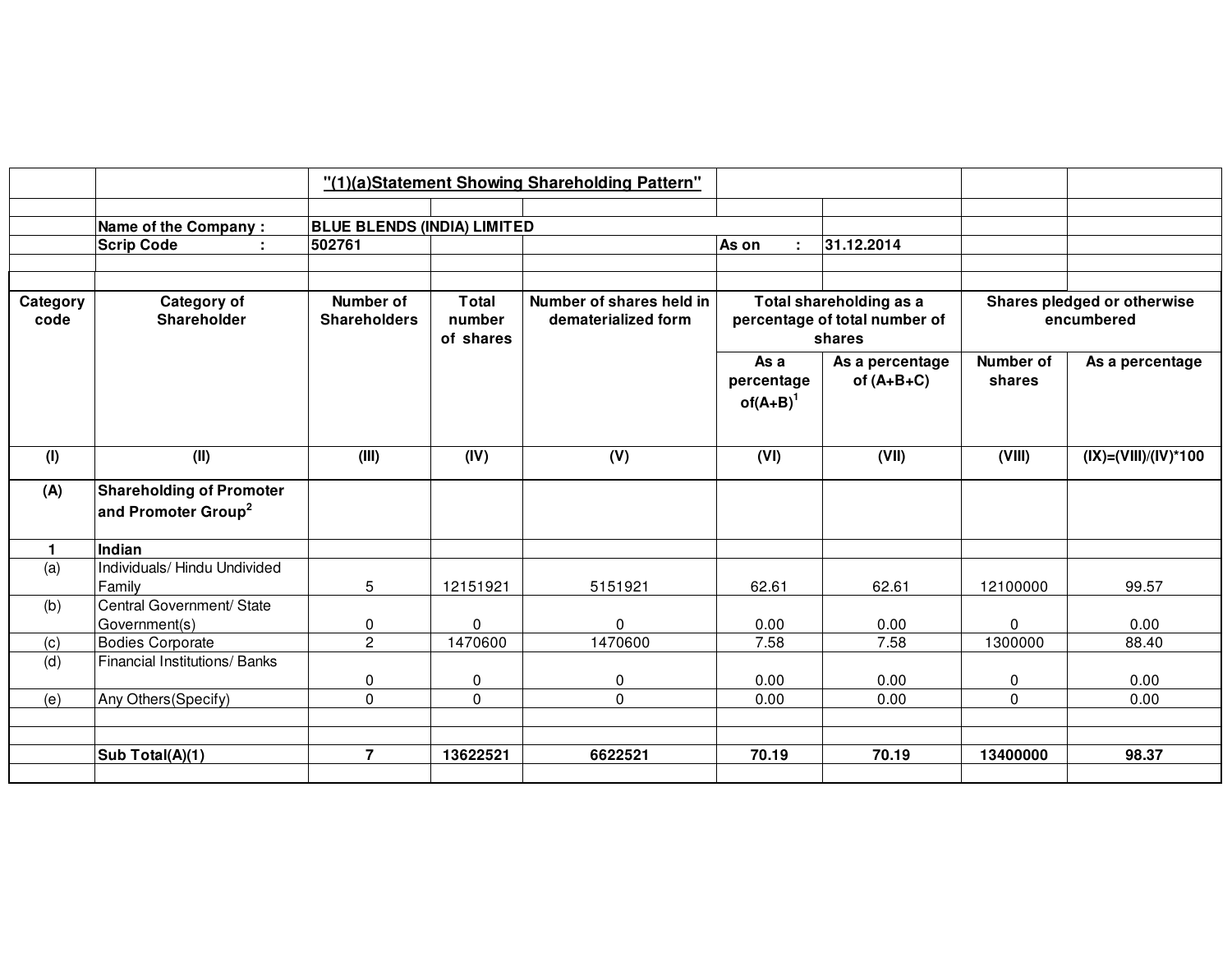| $\mathbf{2}$ | Foreign                                   |                |             |              |       |       |             |       |
|--------------|-------------------------------------------|----------------|-------------|--------------|-------|-------|-------------|-------|
| a            | Individuals (Non-Residents                |                |             |              |       |       |             |       |
|              | Individuals/                              |                |             |              |       |       |             |       |
|              | Foreign Individuals)                      | $\mathbf 0$    | 0           | $\mathbf 0$  | 0.00  | 0.00  | $\mathbf 0$ | 0.00  |
| b            | <b>Bodies Corporate</b>                   | $\mathbf 0$    | $\mathbf 0$ | $\mathbf{0}$ | 0.00  | 0.00  | $\mathbf 0$ | 0.00  |
| c            | Institutions                              | $\mathbf 0$    | $\pmb{0}$   | $\mathbf 0$  | 0.00  | 0.00  | 0           | 0.00  |
| d            | Any Others (Specify)                      | $\mathsf{O}$   | 0           | $\mathbf 0$  | 0.00  | 0.00  | $\mathbf 0$ | 0.00  |
|              |                                           |                |             |              |       |       |             |       |
|              |                                           |                |             |              |       |       |             |       |
|              | Sub Total(A)(2)                           | $\mathbf 0$    | 0           | 0            | 0.00  | 0.00  | $\mathbf 0$ | 0.00  |
|              | <b>Total Shareholding of</b>              |                |             |              |       |       |             |       |
|              | <b>Promoter</b> and Promoter              |                |             |              |       |       |             |       |
|              | Group (A)= (A)(1)+(A)(2)                  |                |             |              |       |       |             |       |
|              |                                           | $\overline{7}$ | 13622521    | 6622521      | 70.19 | 70.19 | 13400000    | 98.37 |
|              |                                           |                |             |              |       |       |             |       |
| (B)          | Public shareholding <sup>3</sup>          |                |             |              |       |       | N.A         | N.A   |
| $\mathbf{1}$ | Institutions                              |                |             |              |       |       |             |       |
| (a)          | Mutual Funds/ UTI                         | 3              | 30799       | $\mathbf 0$  | 0.16  | 0.16  |             |       |
| (b)          | Financial Institutions <sup>/</sup> Banks |                |             |              |       |       |             |       |
|              |                                           | 16             | 1550086     | 306188       | 7.99  | 7.99  |             |       |
| (c)          | Central Government/ State                 |                |             |              |       |       |             |       |
|              | Government(s)                             | $\overline{c}$ | 230         | 80           | 0.00  | 0.00  |             |       |
| (d)          | Venture Capital Funds                     | $\mathbf 0$    | $\mathbf 0$ | $\mathbf 0$  | 0.00  | 0.00  |             |       |
| (e)          | <b>Insurance Companies</b>                | $\mathbf{1}$   | 24250       | $\mathbf 0$  | 0.12  | 0.12  |             |       |
|              | (The Oriental Insurance Co.               |                |             |              |       |       |             |       |
|              | $Ltd.$ )                                  |                |             |              |       |       |             |       |
| (f)          | Foreign Institutional Investors           |                |             |              |       |       |             |       |
|              |                                           | $\mathbf 0$    | 0           | $\mathbf 0$  | 0.00  | 0.00  |             |       |
| (g)          | Foreign Venture Capital                   |                |             |              |       |       |             |       |
|              | Investors                                 | 0              | 0           | $\mathbf 0$  | 0.00  | 0.00  |             |       |
| (h)          | Any Other (specify)                       | $\mathbf 0$    | $\mathbf 0$ | $\mathbf{0}$ | 0.00  | 0.00  |             |       |
|              |                                           |                |             |              |       |       |             |       |
|              |                                           |                |             |              |       |       |             |       |
|              | Sub-Total (B)(1)                          | 22             | 1605365     | 306268       | 8.27  | 8.27  | N.A         | N.A.  |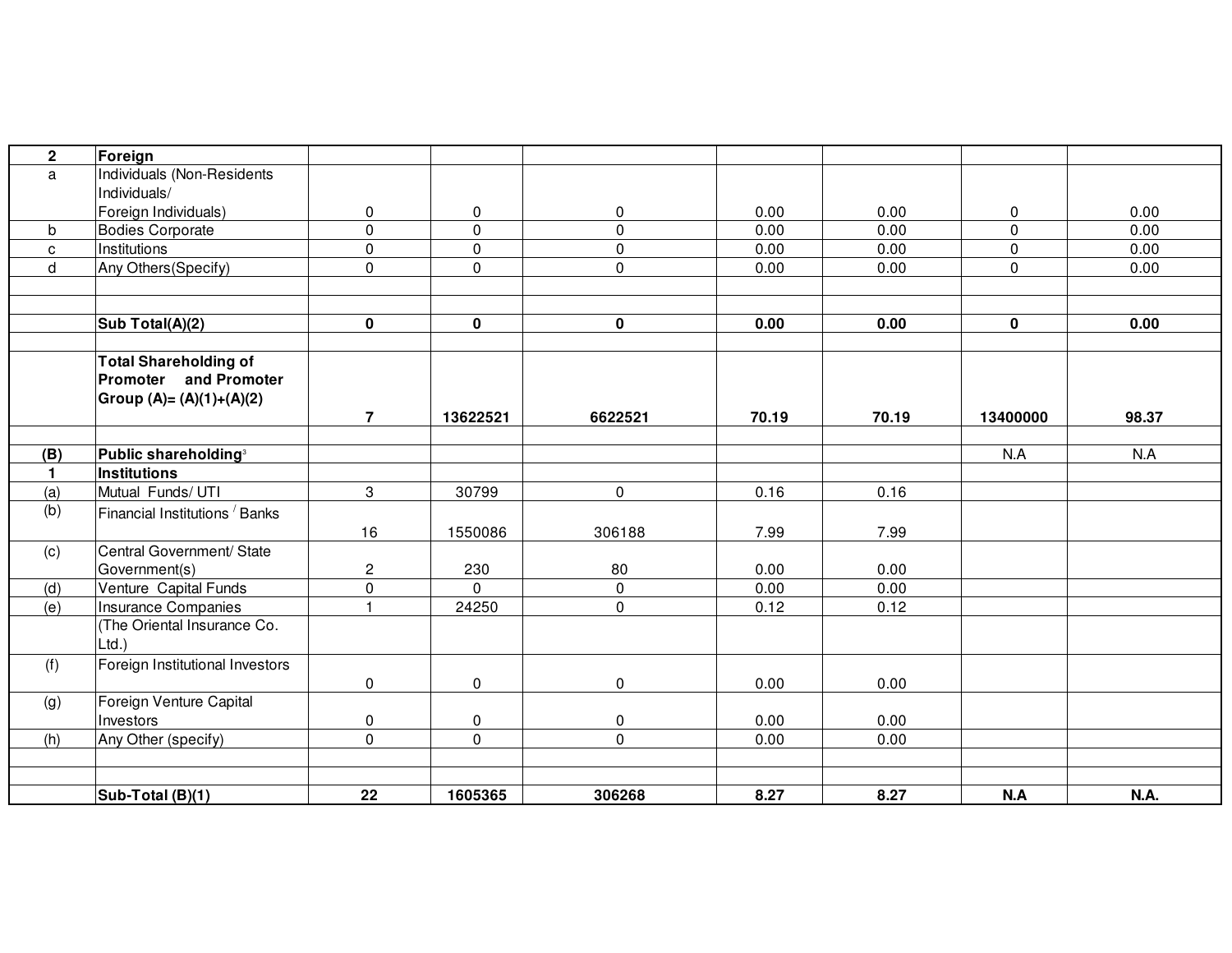| <b>B2</b> | <b>Non-institutions</b>          |                |             |             |        |        | N.A         | N.A   |
|-----------|----------------------------------|----------------|-------------|-------------|--------|--------|-------------|-------|
| (a)       | <b>Bodies Corporate</b>          | 97             | 971831      | 908751      | 5.01   | 5.01   |             |       |
| (b)       | Individuals                      |                |             |             |        |        |             |       |
|           | i. Individual<br>Individuals -   |                |             |             |        |        |             |       |
|           | shareholders holding nominal     |                |             |             |        |        |             |       |
|           | share capital up to Rs.1 lakh    |                |             |             |        |        |             |       |
|           |                                  | 17930          | 2518725     | 121462      | 12.98  | 12.98  |             |       |
| Ш.        | ii. Individual shareholders      |                |             |             |        |        |             |       |
|           | holding nominal share capital    |                |             |             |        |        |             |       |
|           | in excess of Rs. 1 lakh.         |                |             |             |        |        |             |       |
|           |                                  | 11             | 673502      | 542968      | 3.47   | 3.47   |             |       |
| (c)       | Any Other (specify)              |                |             |             |        |        |             |       |
|           | <b>NRI</b>                       | 13             | 13225       | $\mathbf 0$ | 0.07   | 0.07   |             |       |
|           | <b>Hindu Undivided Family</b>    | 9              | 3219        | 2454        | 0.02   | 0.02   |             |       |
|           | <b>Clearing Member</b>           | $\overline{1}$ | 600         | 600         | 0.00   | 0.00   |             |       |
|           |                                  |                |             |             |        |        |             |       |
|           |                                  |                |             |             |        |        |             |       |
|           | Sub-Total (B)(2)                 | 18061          | 4181102     | 1576235     | 21.54  | 21.54  | <b>N.A.</b> | N.A.  |
|           |                                  |                |             |             |        |        |             |       |
|           | <b>Public</b><br>Total           |                |             |             |        |        |             |       |
|           | Shareholding (B)=                |                |             |             |        |        |             |       |
|           | $(B)(1)+(B)(2)$                  | 18083          | 5786467     | 1882503     | 29.81  | 29.81  |             |       |
|           |                                  |                |             |             |        |        |             |       |
|           | TOTAL $(A)+(B)$                  | 18090          | 19408988    | 8505024     | 100.00 | 100.00 | N.A.        | N.A.  |
|           |                                  |                |             |             |        |        |             |       |
| (C)       | <b>Shares held by Custodians</b> |                |             |             |        |        |             |       |
|           | and against which                |                |             |             |        |        |             |       |
|           | <b>Depository Receipts have</b>  |                |             |             |        |        |             |       |
|           | been issued                      |                |             |             |        |        |             |       |
|           |                                  | $\mathbf 0$    | $\mathbf 0$ | $\pmb{0}$   | 0.00   | 0.00   | N.A         | N.A   |
| 1)        | <b>Promoter and Promoter</b>     |                |             |             |        |        |             |       |
|           | Group                            | $\pmb{0}$      | 0           | $\mathbf 0$ | 0.00   | 0.00   | N.A         | N.A   |
| 2)        | <b>Public</b>                    | $\pmb{0}$      | $\pmb{0}$   | $\pmb{0}$   | 0.00   | 0.00   | N.A         | N.A   |
|           |                                  |                |             |             |        |        |             |       |
|           | GRAND TOTAL (A)+(B)+(C)          | 18090          | 19408988    | 8505024     | 100.00 | 100.00 | 13400000    | 69.04 |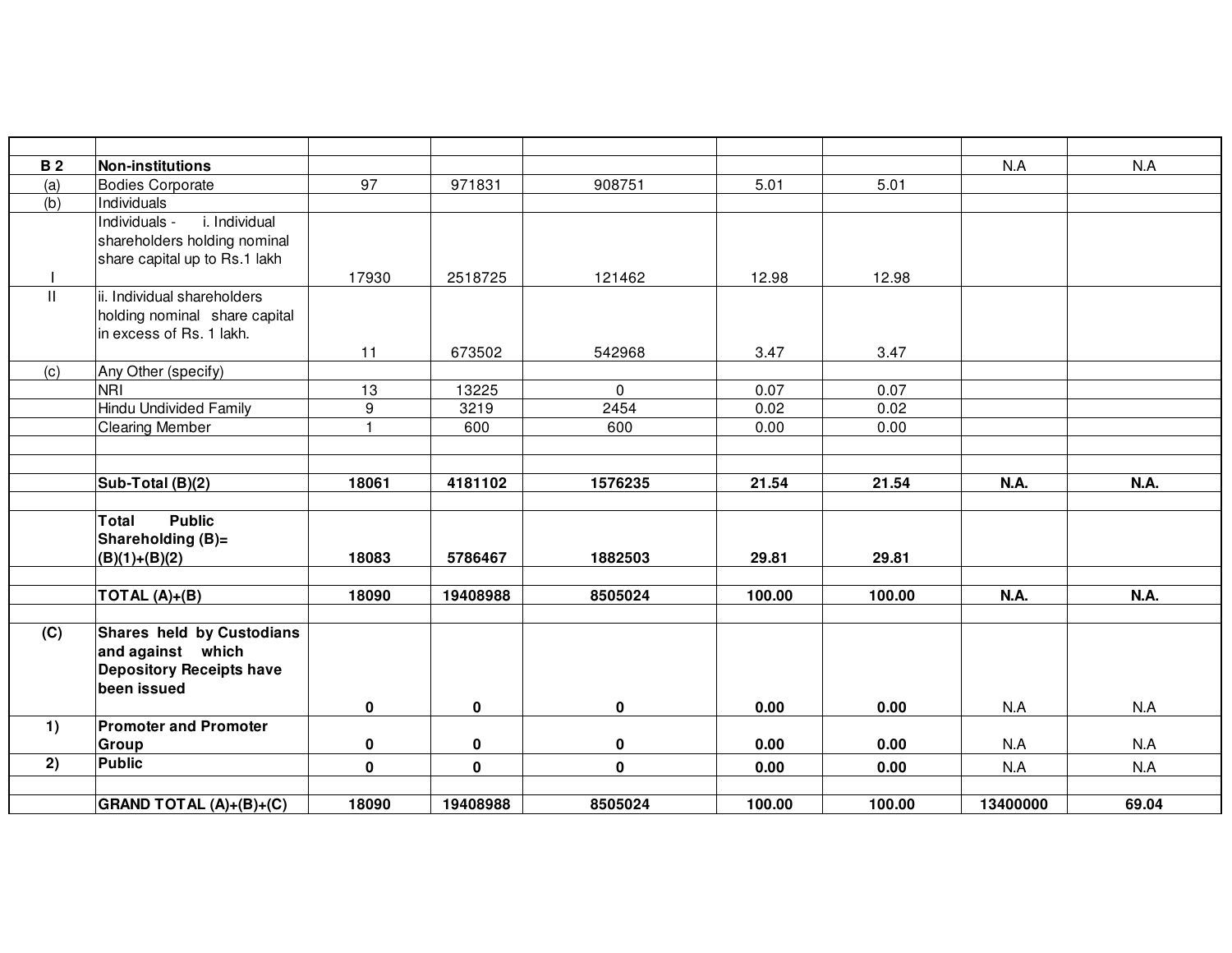| Sr.No.         | Notes                                                                                                                            |
|----------------|----------------------------------------------------------------------------------------------------------------------------------|
|                | The Promoters' shareholding includes an aggregate of 13400000 shares, which are pledged to Financial Institutions and<br>others. |
| $\overline{2}$ | Total foreign shareholding is 13225 equity shares as on 31st December, 2014.                                                     |
| 3              |                                                                                                                                  |
| 4              |                                                                                                                                  |
| 5              |                                                                                                                                  |
| 6              |                                                                                                                                  |
| 7              |                                                                                                                                  |
| 8              |                                                                                                                                  |
| 9              |                                                                                                                                  |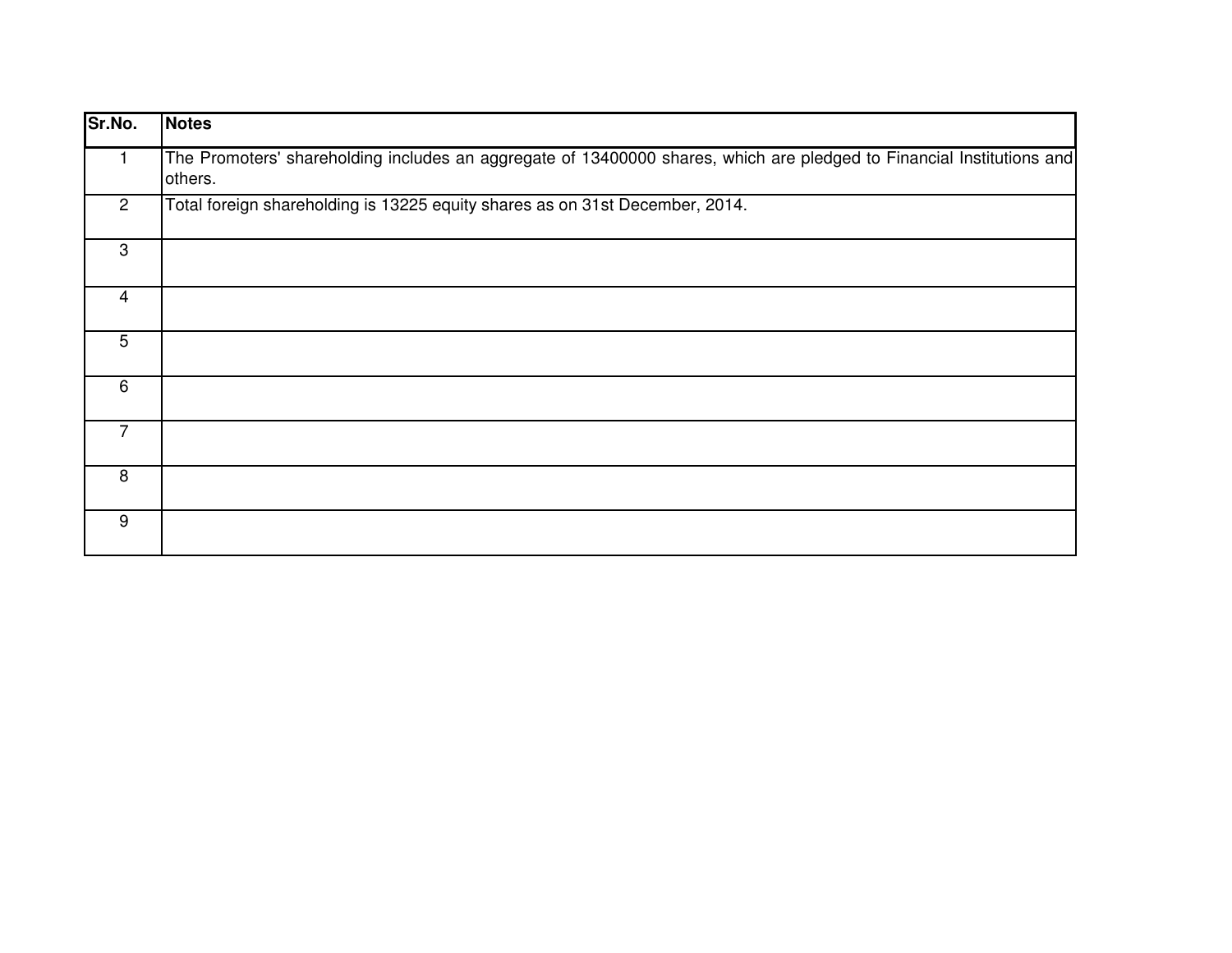| (I)(b)         | Statement showing holding of securities (including shares,warrants, convertible securities) of persons belonging to the category |                  |                                                     |                                                                                                    |                         |                  |                                                         |                               |                                                                       |                                  |                                                |
|----------------|----------------------------------------------------------------------------------------------------------------------------------|------------------|-----------------------------------------------------|----------------------------------------------------------------------------------------------------|-------------------------|------------------|---------------------------------------------------------|-------------------------------|-----------------------------------------------------------------------|----------------------------------|------------------------------------------------|
|                | "Promoter and Promoter Group"                                                                                                    |                  |                                                     |                                                                                                    |                         |                  |                                                         |                               |                                                                       |                                  |                                                |
|                | Sr.No. Name of the Shareholder                                                                                                   | Number of shares | <b>Details of Shares held</b><br>As a % Grand Total | Shares pledge or otherwise encumbered<br><b>Number</b><br>As a Percentage<br>As a % of grand total |                         |                  | <b>Details of warrants</b><br>Number of<br>As a % total |                               | <b>Details of Convertible Securities</b><br>Number of<br>As a % total |                                  | <b>Total Shares</b><br>(including underlying   |
|                |                                                                                                                                  | held             | $(A)+(B)+(C)$                                       |                                                                                                    |                         | $(A)+(B)+(C)$ of | held                                                    | number of                     | Convertible                                                           | number of                        | shares assuming full                           |
|                |                                                                                                                                  |                  |                                                     |                                                                                                    |                         | sub-clause(I)(a) |                                                         | warrants of the<br>same class | <b>Securities held</b>                                                | Convertible<br>Securities of the | conversion of warrants<br>and convertible      |
|                |                                                                                                                                  |                  |                                                     |                                                                                                    |                         |                  |                                                         |                               |                                                                       | same class                       | securities) as a % of<br>diluted share capital |
| (1)            | (II)                                                                                                                             | (III)            | (IV)                                                | (V)                                                                                                | $(VI) = (V)/(III)^*100$ | (VII)            | (VIII)                                                  | (IX)                          | (X)                                                                   | (XI)                             | (XII)                                          |
|                | Cressida Traders Private Limited                                                                                                 | 1000600          | 5.16                                                | 900000                                                                                             | 89.95                   | 4.64             | $\mathbf 0$                                             | 0.00                          | $\mathbf 0$                                                           | 0.00                             | 5.16                                           |
| $\overline{2}$ | <b>Premier Synthetics Limited</b>                                                                                                | 470000           | 2.42                                                | 400000                                                                                             | 85.11                   | 2.06             | $\mathbf 0$                                             | 0.00                          | $\mathbf 0$                                                           | 0.00                             | 2.42                                           |
| 3              | Anand Kumar Arya                                                                                                                 | 5600000          | 28.85                                               | 5600000                                                                                            | 100.00                  | 28.85            | $\Omega$                                                | 0.00                          | $\mathbf 0$                                                           | 0.00                             | 28.85                                          |
| $\overline{4}$ | Anand Chandulal Arya                                                                                                             | 2821427          | 14.54                                               | 2800000                                                                                            | 99.24                   | 14.43            | $\mathbf 0$                                             | 0.00                          | $\mathbf 0$                                                           | 0.00                             | 14.54                                          |
| 5              | Anand Arya HUF                                                                                                                   | 29380            | 0.15                                                | $\mathbf 0$                                                                                        | 0.00                    | 0.00             | $\mathbf 0$                                             | 0.00                          | $\mathbf 0$                                                           | 0.00                             | 0.15                                           |
| 6              | Indu Arya                                                                                                                        | 2301114          | 11.86                                               | 2300000                                                                                            | 99.95                   | 11.85            | $\mathbf 0$                                             | 0.00                          | $\mathbf 0$                                                           | 0.00                             | 11.86                                          |
|                | Aman Arya                                                                                                                        | 1400000          | 7.21                                                | 1400000                                                                                            | 100.00                  | 7.21             | $\mathbf 0$                                             | 0.00                          | 0                                                                     | 0.00                             | 7.21                                           |
|                |                                                                                                                                  |                  |                                                     |                                                                                                    |                         |                  |                                                         |                               |                                                                       |                                  |                                                |
|                | <b>TOTAL</b>                                                                                                                     | 13622521         | 70.19                                               | 13400000                                                                                           | 98.37                   | 69.04            | 0                                                       | 0.00                          | $\mathbf 0$                                                           | 0.00                             | 70.19                                          |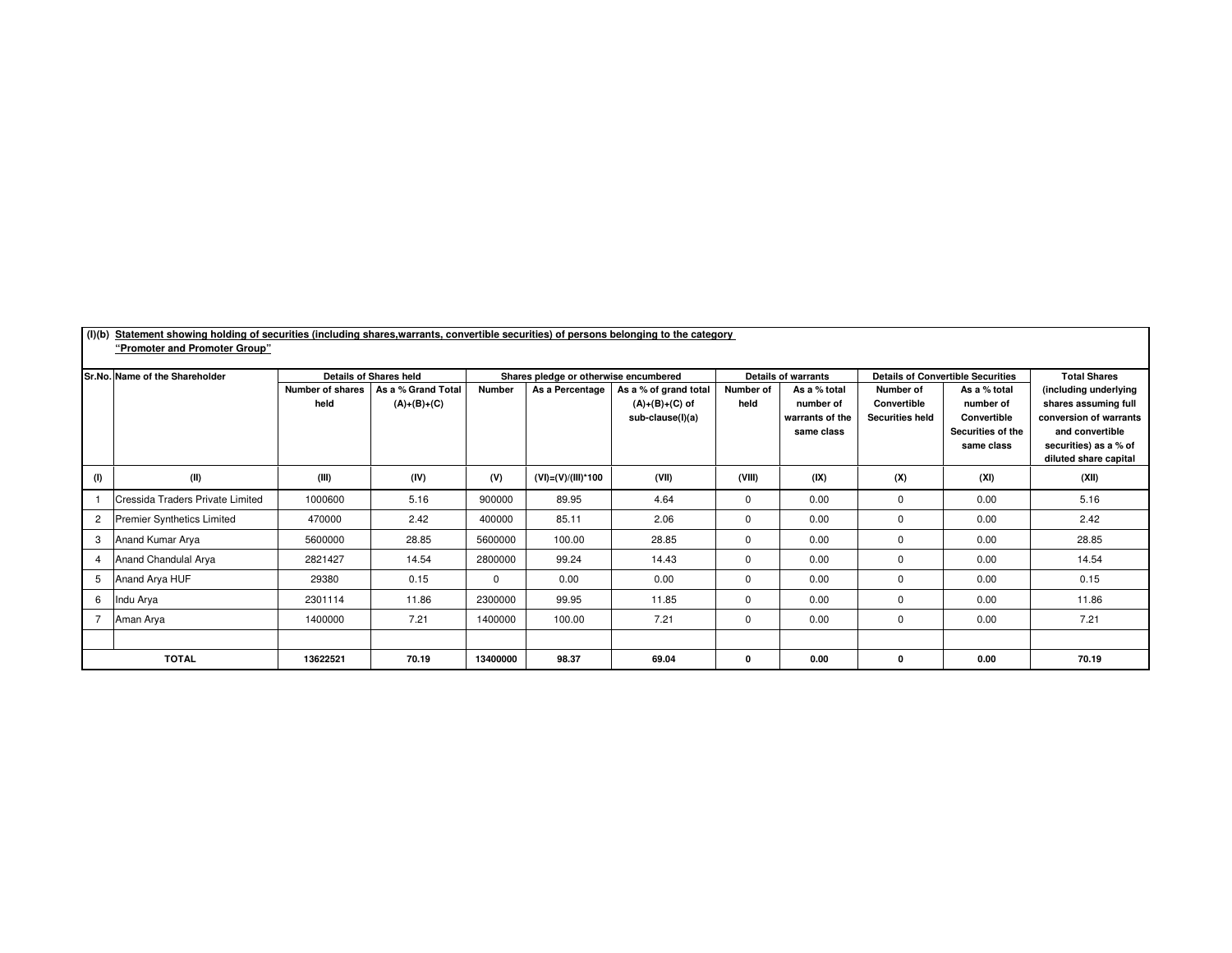| (1)(c)(i)      | Statement showing holding of securities (including shares, warrants, convertible securities) of persons belonging to the category<br>"Public" and holding more than 1% of the total number of shares |                                         |                                                                                                                                       |                            |                                                               |                                                           |                                                                               |                                                                                                                                   |
|----------------|------------------------------------------------------------------------------------------------------------------------------------------------------------------------------------------------------|-----------------------------------------|---------------------------------------------------------------------------------------------------------------------------------------|----------------------------|---------------------------------------------------------------|-----------------------------------------------------------|-------------------------------------------------------------------------------|-----------------------------------------------------------------------------------------------------------------------------------|
| Sr.No.         | Name of the Shareholder                                                                                                                                                                              | Number of<br>Shares as a<br>shares held |                                                                                                                                       |                            | <b>Details of Warrants</b>                                    |                                                           | <b>Details of Convertible securites</b>                                       | <b>Total shares</b><br>(including                                                                                                 |
|                |                                                                                                                                                                                                      |                                         | percentage of total<br>number of shares<br>{i.e. Grand Total<br>$(A)+(B)+(C)$<br>indicated in<br>Statement at para<br>$(I)(a)$ above} | Number of<br>Warrants held | As a % of total<br>number of<br>Warrants of the<br>same class | Number of<br><b>Convertible</b><br><b>Securities held</b> | % w.r.t. total<br>number of<br>convertible<br>securities of the<br>same class | underlying shares<br>assuming full<br>conversion of<br>warrants and convertible<br>securities) as a %<br>of diluted share capital |
|                | Edelweiss Asset Reconstruction Co. Ltd.                                                                                                                                                              | 1235000                                 | 6.36                                                                                                                                  | 0                          | 0.00                                                          | 0                                                         | 0.00                                                                          | 6.36                                                                                                                              |
| $\overline{2}$ | Life Insurance Corporation of India                                                                                                                                                                  | 306188                                  | 1.58                                                                                                                                  |                            | 0.00                                                          | 0                                                         | 0.00                                                                          | 1.58                                                                                                                              |
| 3              | Poise Securities Private Limited                                                                                                                                                                     | 772501                                  | 3.98                                                                                                                                  | $\Omega$                   | 0.00                                                          | 0                                                         | 0.00                                                                          | 3.98                                                                                                                              |
|                |                                                                                                                                                                                                      |                                         |                                                                                                                                       |                            |                                                               |                                                           |                                                                               |                                                                                                                                   |
|                | TOTAL                                                                                                                                                                                                | 2313689                                 | 11.92                                                                                                                                 | $\Omega$                   | 0.00                                                          | 0                                                         | 0.00                                                                          | 11.92                                                                                                                             |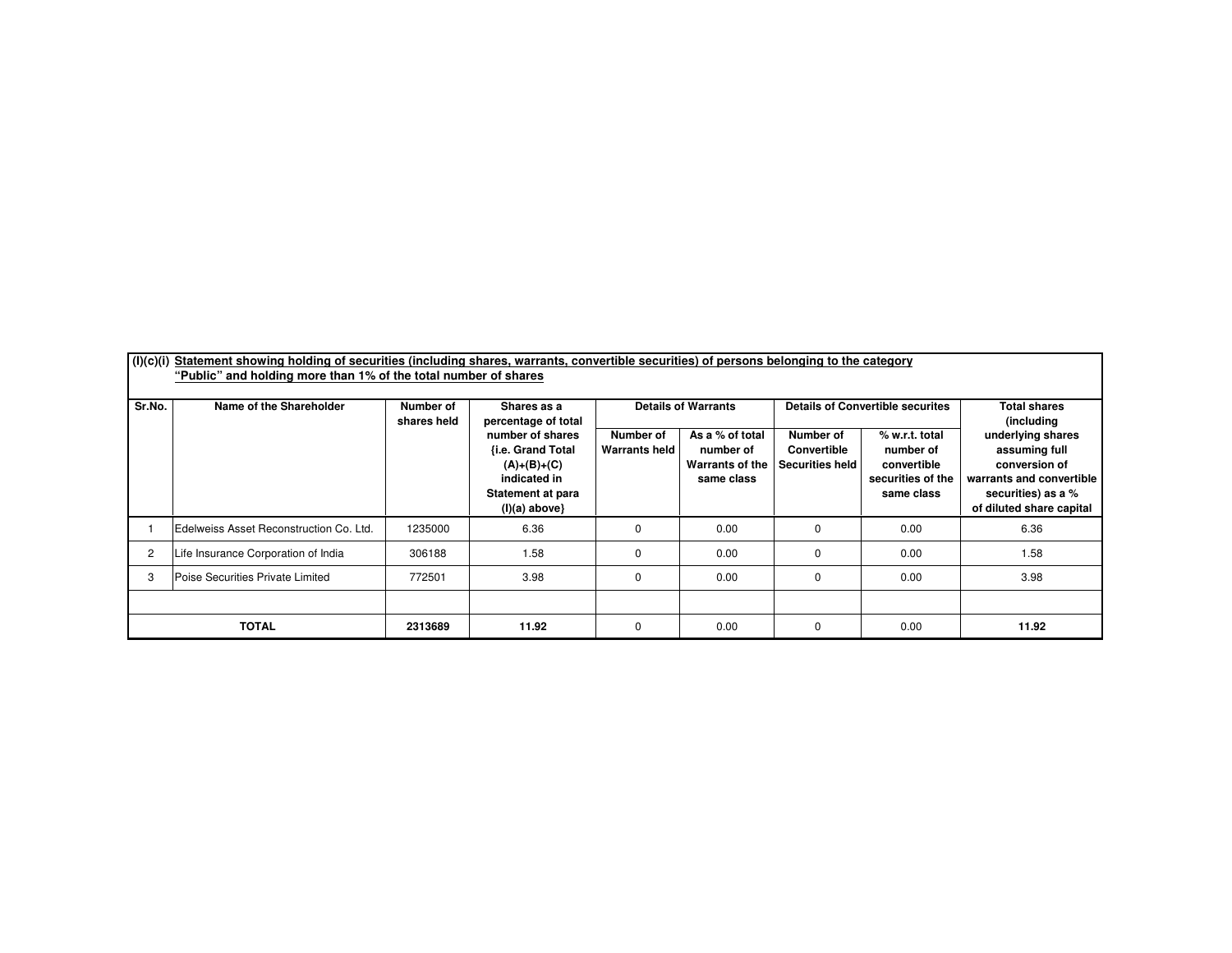| (I)(c)(ii) | Statement showing holding of securities (including shares, warrants, convertible securities) of persons (together with PAC) |                                                                |                                                                                                                |                                   |                                                                      |                                                    |                                                                               |                                                                                                                                   |
|------------|-----------------------------------------------------------------------------------------------------------------------------|----------------------------------------------------------------|----------------------------------------------------------------------------------------------------------------|-----------------------------------|----------------------------------------------------------------------|----------------------------------------------------|-------------------------------------------------------------------------------|-----------------------------------------------------------------------------------------------------------------------------------|
|            | belonging to the category "Public" and holding more than 5% of the total number of shares of the Company                    |                                                                |                                                                                                                |                                   |                                                                      |                                                    |                                                                               |                                                                                                                                   |
| Sr.No.     | Name(s) of the Shareholder(s)<br>and the Persons                                                                            | Number of<br>Shares as a<br>shares held<br>percentage of total |                                                                                                                |                                   | <b>Details of Warrants</b>                                           |                                                    | <b>Details of Convertible securites</b>                                       | <b>Total shares</b><br>(including                                                                                                 |
|            | <b>Acting in Concert (PAC)</b><br>with them                                                                                 |                                                                | number of shares<br>{i.e. Grand Total<br>$(A)+(B)+(C)$<br>indicated in<br>Statement at para<br>$(I)(a)$ above} | Number of<br><b>Warrants held</b> | As a % of total<br>number of<br><b>Warrants of the</b><br>same class | Number of<br>Convertible<br><b>Securities held</b> | % w.r.t. total<br>number of<br>convertible<br>securities of the<br>same class | underlying shares<br>assuming full<br>conversion of<br>warrants and convertible<br>securities) as a %<br>of diluted share capital |
|            | Edelweiss Asset Reconstruction Co. Ltd.                                                                                     | 1235000                                                        | 6.36                                                                                                           | 0.00                              | 0.00                                                                 | 0                                                  | 0.00                                                                          | 6.36                                                                                                                              |
|            |                                                                                                                             |                                                                |                                                                                                                |                                   |                                                                      |                                                    |                                                                               |                                                                                                                                   |
|            |                                                                                                                             |                                                                |                                                                                                                |                                   |                                                                      |                                                    |                                                                               |                                                                                                                                   |
|            |                                                                                                                             |                                                                |                                                                                                                |                                   |                                                                      |                                                    |                                                                               |                                                                                                                                   |
|            |                                                                                                                             |                                                                |                                                                                                                |                                   |                                                                      |                                                    |                                                                               |                                                                                                                                   |
|            |                                                                                                                             |                                                                |                                                                                                                |                                   |                                                                      |                                                    |                                                                               |                                                                                                                                   |
|            | <b>TOTAL</b>                                                                                                                | 1235000                                                        | 6.36                                                                                                           | 0.00                              | 0.00                                                                 | 0                                                  | 0.00                                                                          | 6.36                                                                                                                              |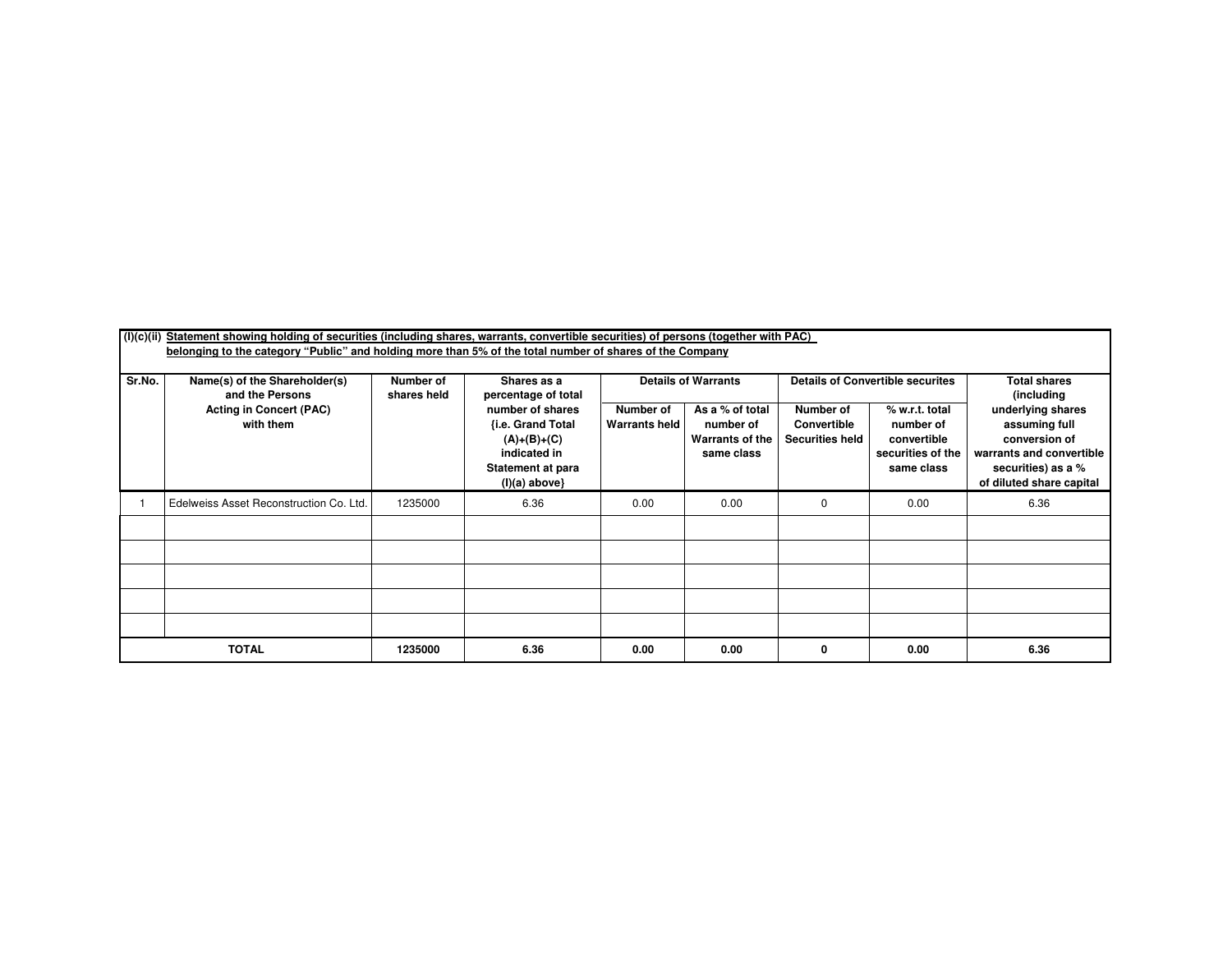## **(I)(d)Statement showing details of locked-in shares**

| Sr. No. | Name of the shareholder | <b>Cateory of Shareholders</b><br>(Promoters/Public) | shares    | Number of locked-in Locked-in shares as a percentage<br>of total number of shares {i.e.,<br>Grand Total (A)+(B)+(C) indicated<br>in Statement at para (I)(a) above} |
|---------|-------------------------|------------------------------------------------------|-----------|---------------------------------------------------------------------------------------------------------------------------------------------------------------------|
|         | <b>NIL</b>              | <b>NIL</b>                                           | $\pmb{0}$ | 0.00                                                                                                                                                                |
|         |                         |                                                      |           |                                                                                                                                                                     |
|         |                         |                                                      |           |                                                                                                                                                                     |
|         |                         |                                                      |           |                                                                                                                                                                     |
|         |                         |                                                      |           |                                                                                                                                                                     |
|         |                         |                                                      |           |                                                                                                                                                                     |
|         |                         |                                                      |           |                                                                                                                                                                     |
|         | <b>Total</b>            | <b>NIL</b>                                           | 0         | 0.00                                                                                                                                                                |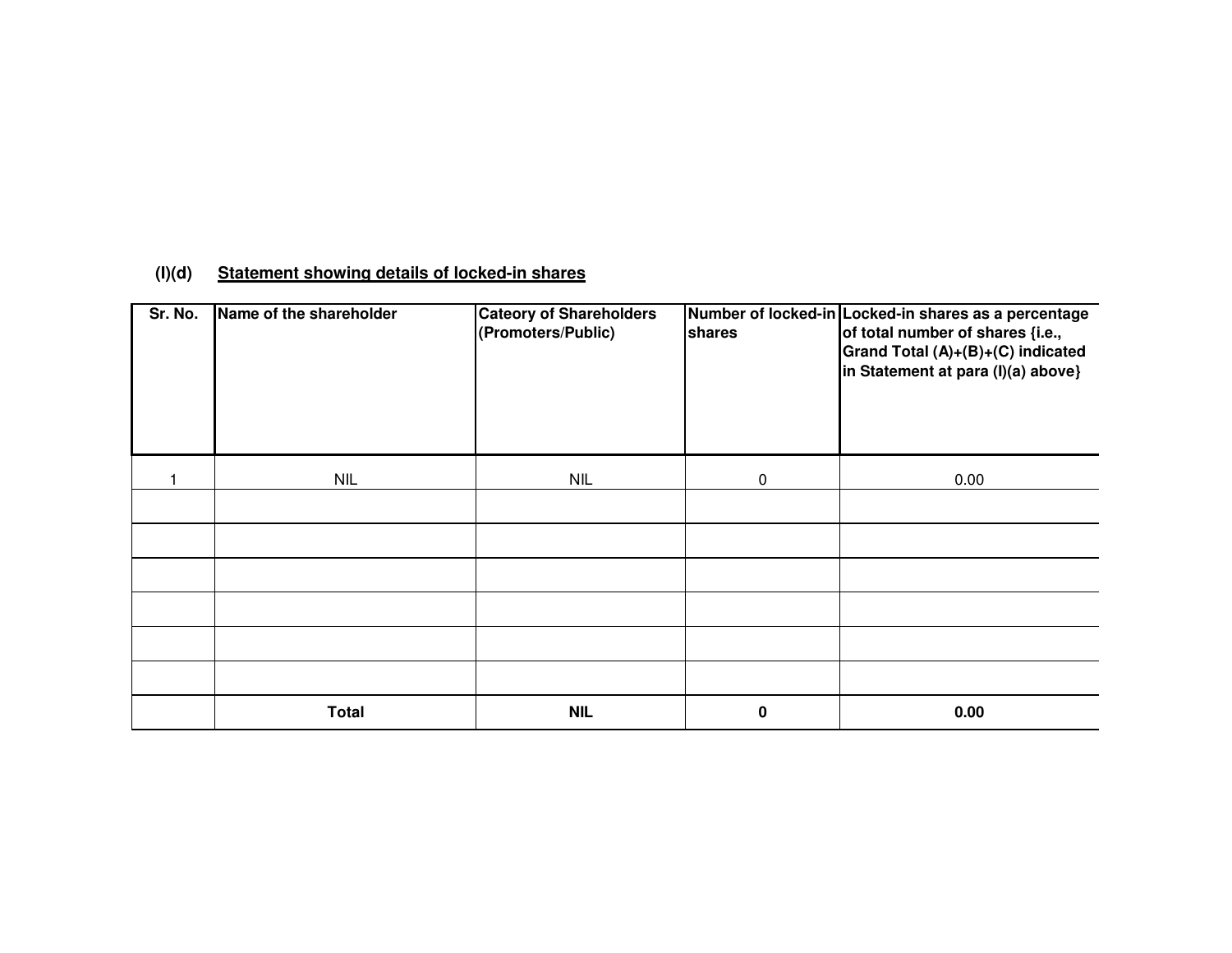| (II)(a)        |                                                    | <b>Statement showing details of Depository Receipts (DRs)</b> |                  |                                                                                                                                                                                                    |
|----------------|----------------------------------------------------|---------------------------------------------------------------|------------------|----------------------------------------------------------------------------------------------------------------------------------------------------------------------------------------------------|
|                |                                                    |                                                               |                  |                                                                                                                                                                                                    |
| Sr. No.        | Type of outstanding DR<br>(ADRs, GDRs, SDRs, etc.) | Number of outstanding<br>DRs                                  | Number of shares | <b>Shares underlying outstanding DRs as</b><br>underlying outstanding DRs a percentage of total number of shares<br>{i.e., Grand Total (A)+(B)+(C) indicated<br>in Statement at para (I)(a) above} |
| $\overline{1}$ | <b>NIL</b>                                         | $\pmb{0}$                                                     | $\mathbf 0$      | 0.00                                                                                                                                                                                               |
|                |                                                    |                                                               |                  |                                                                                                                                                                                                    |
|                |                                                    |                                                               |                  |                                                                                                                                                                                                    |
|                |                                                    |                                                               |                  |                                                                                                                                                                                                    |
|                |                                                    |                                                               |                  |                                                                                                                                                                                                    |
|                |                                                    |                                                               |                  |                                                                                                                                                                                                    |
|                |                                                    |                                                               |                  |                                                                                                                                                                                                    |
|                |                                                    |                                                               |                  |                                                                                                                                                                                                    |
|                |                                                    |                                                               |                  |                                                                                                                                                                                                    |
|                |                                                    |                                                               |                  |                                                                                                                                                                                                    |
|                | <b>TOTAL</b>                                       | 0                                                             | $\mathbf 0$      | 0.00                                                                                                                                                                                               |